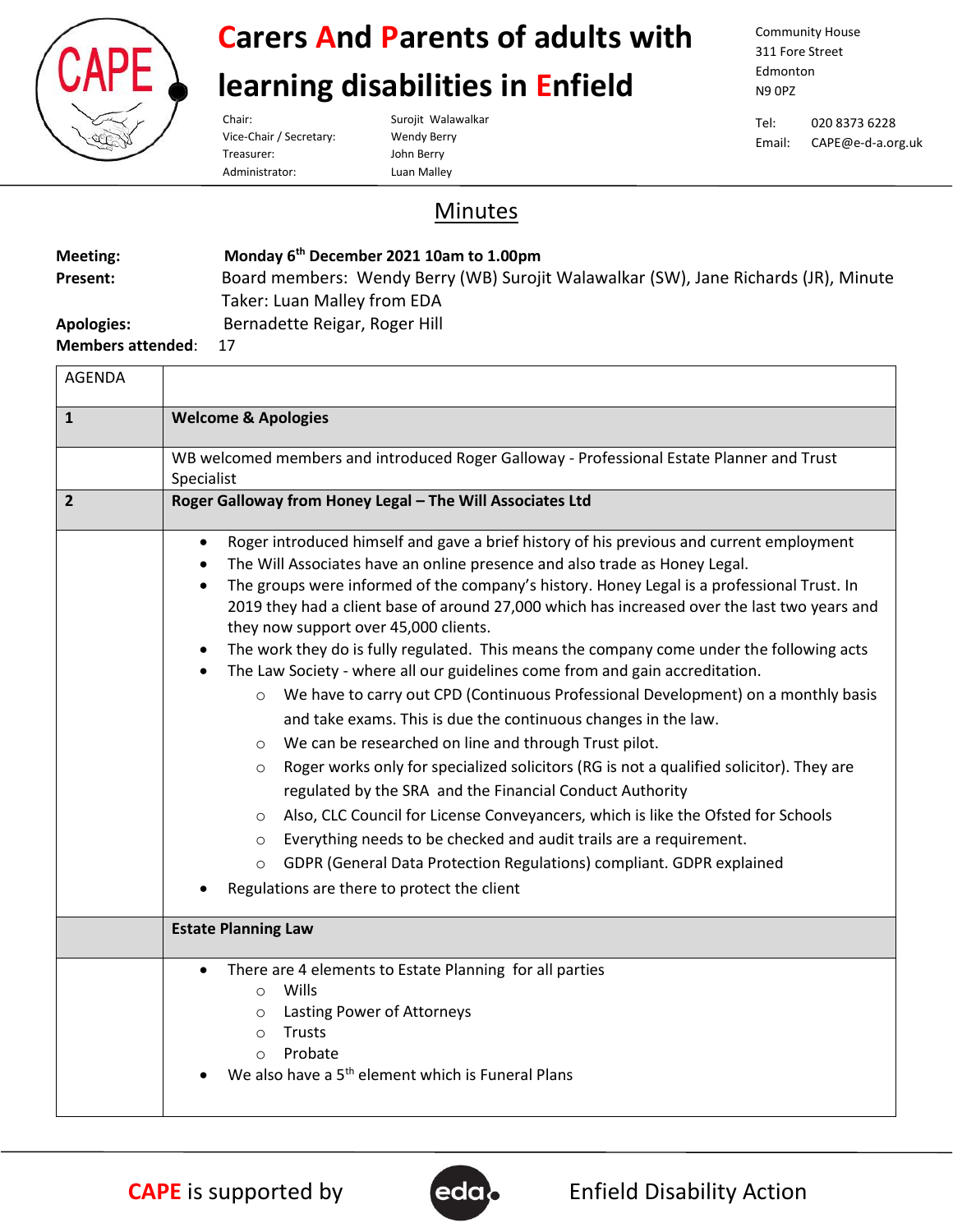

#### **Carers And Parents of adults with**

## **learning disabilities in Enfield**

Community House 311 Fore Street Edmonton N9 0PZ

Tel: 020 8373 6228 Email: CAPE@e-d-a.org.uk

| <b>Wills</b>                                                                                                                                                                                                                                                                                                                                                                                                                                                                                                                                                                                                                                                                                                                                                                                                                                         |
|------------------------------------------------------------------------------------------------------------------------------------------------------------------------------------------------------------------------------------------------------------------------------------------------------------------------------------------------------------------------------------------------------------------------------------------------------------------------------------------------------------------------------------------------------------------------------------------------------------------------------------------------------------------------------------------------------------------------------------------------------------------------------------------------------------------------------------------------------|
| Wills need to be thought about / completed as soon as possible<br>$\bullet$<br>69 % of people do not have a will (our mind set is we will do it at a later stage of life)<br>$\bullet$<br>You should complete or update a Will when you:<br>٠<br>Marry<br>$\circ$<br>Have Children<br>$\circ$<br>Buy a property<br>$\circ$<br>If you do not make a will and you pass away the Government has to follow the laws of<br>٠<br>intestacy.                                                                                                                                                                                                                                                                                                                                                                                                                |
| o This means if you do not write a will, they will do it for you<br>There are flow charts on the website to show you<br>$\circ$<br>When you have children, you need a guardianship clause<br>This will enable your children to be looked after by a nominated person of your choice,<br>$\circ$                                                                                                                                                                                                                                                                                                                                                                                                                                                                                                                                                      |
| not social services<br>We all know people can die young and if you want your wishes to be upheld you need to<br>$\bullet$<br>nominate a person/persons in your will<br>Asked the members to think of their own family set ups<br>$\bullet$<br>The most important message to take away today is: having the correct legal documentation<br>$\bullet$<br>gives you the CONTROL as these are your legal wishes.<br>There are standard wills & comprehensive wills<br>$\bullet$<br>The options of beneficiaries and reserved beneficiaries (extended families / charity) was<br>$\bullet$<br>explained<br>If all beneficiaries were to die at the same time it will go back to Law of Intestacy,<br>$\circ$<br>unless you have a have a reserve.<br>If you leave money or property in your will to a vulnerable child or adult, when you pass away,<br>٠ |
| these will become their assets. This will also apply if a will has not been made and the<br>vulnerable adult inherits by the rules of intestacy.<br>The care system will now use this for means testing and could be quickly swallowed<br>$\circ$<br>up. Means tested benefits might well no longer be paid and social care costs may<br>need to be paid in full, until the vulnerable person's assets reach a certain level<br>(currently £23,250).<br>An appropriate trust, which could be created in your will, would avoid these issues and protect<br>your vulnerable relative's assets.                                                                                                                                                                                                                                                        |
| <b>Trusts</b>                                                                                                                                                                                                                                                                                                                                                                                                                                                                                                                                                                                                                                                                                                                                                                                                                                        |
| You will need to obtain advice on the type of trust which should be set up. A Discretionary<br>$\bullet$<br>Trust is frequently recommended for this purpose.<br>The trust will protect the vulnerable person's assets and you should consider who will be the<br>$\bullet$<br>trustees - you can nominate your own trustees (a company will charge to be a trustee)<br>The assets will be used by the Trustees who are the managers of the trust, for the benefit of<br>$\bullet$<br>the vulnerable person.                                                                                                                                                                                                                                                                                                                                         |